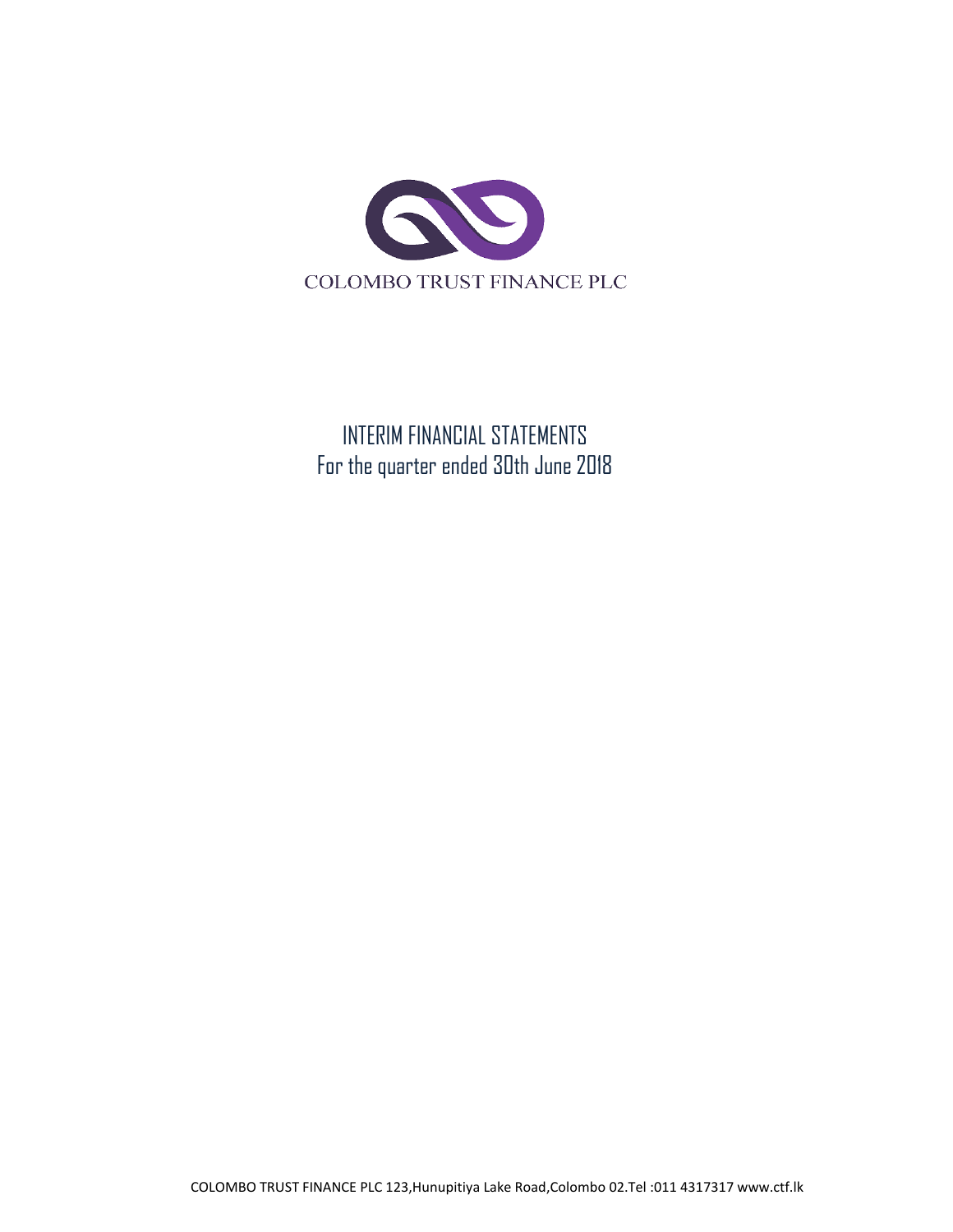### **For the period ended 30-06-2018 Statement of Comprehensive Income COLOMBO TRUST FINANCE PLC**

|                                                                                   | For the Quarter ended<br>(Unaudited) | Variance            |               |
|-----------------------------------------------------------------------------------|--------------------------------------|---------------------|---------------|
|                                                                                   | $30 - Jun-18$<br>Rs.                 | $30$ -Jun-17<br>Rs. | $\frac{0}{0}$ |
| <b>Interest Income</b>                                                            | 45,127,403                           | 50,722,541          | (11)          |
| <b>Interest Expense</b>                                                           | (21, 464, 143)                       | (24, 209, 625)      | (11)          |
| <b>Net Interest Income</b>                                                        | 23,663,260                           | 26,512,916          | (11)          |
| Fee and commission income                                                         | 37,133,686                           | 674,095             | 5,409         |
| Fee and commission expenses                                                       |                                      | (25,000)            | (100)         |
| Net fee and commission income                                                     | 37,133,686                           | 649,095             | 5,621         |
| Net (loss) / gain from financial instruments at fair value through profit or loss | (306, 312)                           | 272,393             | (212)         |
| Other operating income                                                            | 1,558,014                            | 1,946,173           | (20)          |
| Impairment expenses for loans and advances and other losses                       | (11, 266, 506)                       | (217, 869)          | 5,071         |
| Net operating income                                                              | 50,782,142                           | 29,162,708          | 74            |
|                                                                                   |                                      |                     |               |
| <b>Operating Expenses</b>                                                         |                                      |                     |               |
| Personnel Cost                                                                    | (29, 580, 574)                       | (12, 574, 830)      | 135           |
| Depreciation and Amortization of property plant and equipment                     | (1,278,017)                          | (1,446,867)         | (12)          |
| General and Administrative Expenses                                               | (12, 487, 803)                       | (8,883,537)         | 41            |
| Operating profit before VAT on financial services and Income Tax                  | 7,435,749                            | 6,257,474           | 19            |
|                                                                                   |                                      |                     |               |
| Value added tax (VAT) on financial services                                       | (2,001,492)                          | (2, 253, 615)       | (11)          |
| <b>Profit before Tax for the Period</b>                                           | 5,434,257                            | 4,003,859           | 36            |
| Income tax expenses                                                               | (1,521,592)                          | (1,802,761)         | (16)          |
| <b>Profit for the Period</b>                                                      | 3,912,665                            | 2,201,098           | 78            |
| <b>Other Comprehensive Income</b>                                                 |                                      |                     |               |
| Actuarial gains/(losses) on defined benefit plans                                 |                                      |                     |               |
| Deferred tax on actuarial gain                                                    |                                      |                     |               |
| <b>Total Comprehensive Income for the Period</b>                                  | 3,912,665                            | 2,201,098           | 78            |

**Earnings per share (Annualized) 0.34** 0.19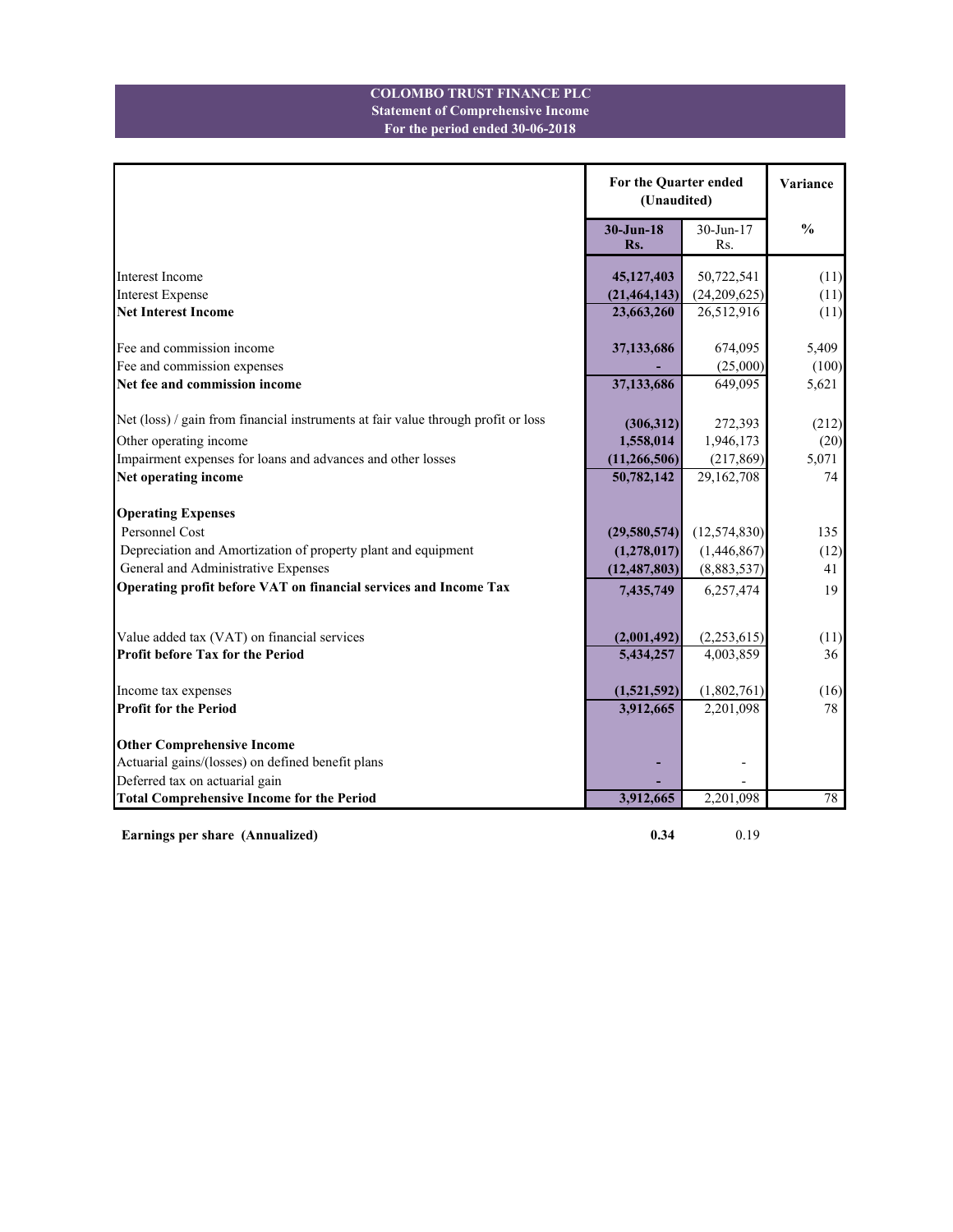### **STATEMENT OF FINANCIAL POSITION COLOMBO TRUST FINANCE PLC AS AT 30.06.2018**

|                                                       | 30th June<br>2018<br>(Unaudited)<br>Rs. | 31st March<br>2018<br>(Audited)<br>Rs. |
|-------------------------------------------------------|-----------------------------------------|----------------------------------------|
| <b>ASSETS</b>                                         |                                         |                                        |
| Cash and Cash Equivalents                             | 728,975,254                             | 33,074,004                             |
| Placements with Financial Institutions                | 36,627,982                              | 207,706,325                            |
| Investment In Repurchase Agreement                    | 34,613,207                              | 26,609,192                             |
| Financial assets at fair value through profit or loss | 1,261,922                               | 1,568,234                              |
| Loans and receivables-Leases                          | 185,158,951                             | 224,445,936                            |
| Loans and receivables-Hire purchase                   | 11,035,865                              | 15,209,436                             |
| Loans and receivables-Other                           | 762,819,630                             | 611,281,652                            |
| Financial investments - Available-for-sale            | 345,775                                 | 345,775                                |
| Financial investments - Held To Maturity              | 62,542,285                              | 60,468,036                             |
| Property, Plant & Equipment                           | 57,858,989                              | 27,677,460                             |
| Intangible assets                                     | 5,755,251                               | 6,335,371                              |
| Amount due from Related Parties                       | 43,489,483                              |                                        |
| Other assets                                          | 24,789,731                              | 26,426,891                             |
| Deferred tax assets                                   | 19,455,168                              | 19,455,168                             |
| <b>Total Assets</b>                                   | 1,974,729,493                           | 1,260,603,480                          |
| <b>LIABILITIES</b>                                    |                                         |                                        |
| Amount due to customers and banks                     | 472,364,296                             | 536,421,636                            |
| Amount due to Related Parties                         | 357,320,978                             | 294,143,089                            |
| <b>Retirement Benefit Obligations</b>                 | 7,457,027                               | 6,797,372                              |
| Trade & Other Payables                                | 124,508,586                             | 13,224,992                             |
| <b>Total Liabilities</b>                              | 961,650,887                             | 850,587,089                            |
| <b>CAPITAL AND RESERVES</b>                           |                                         |                                        |
| <b>Stated Capital</b>                                 | 909,038,222                             | 309,888,671                            |
| <b>Statutory Reserve Fund</b>                         | 11,360,719                              | 11,360,719                             |
| Other reserves                                        | 60,000,000                              | 60,000,000                             |
| <b>Retained Earnings</b>                              | 32,679,665                              | 28,767,000                             |
| <b>Total Capital and Reserves</b>                     | 1,013,078,606                           | 410,016,391                            |
| <b>Total Equity and Liabilities</b>                   | 1,974,729,493                           | 1,260,603,480                          |
| Net Asset Per Share Rs.                               | 14.02                                   | 8.81                                   |

*It is certified that the financial statements have been prepared in compliance with the requirements of the Companies Act No. 07 of 2007.*

**Udeshika Koswatta Asanga Priyadarshana Manager Finance (Sgd) Director/Chief Executive Officer (Sgd)**

The Board of Directors is responsible for the preparation of these Financial Statements. Approved and signed for on behalf of the Board:

**6-Aug-18 Colombo**

**Director (Sgd) Director (Sgd)**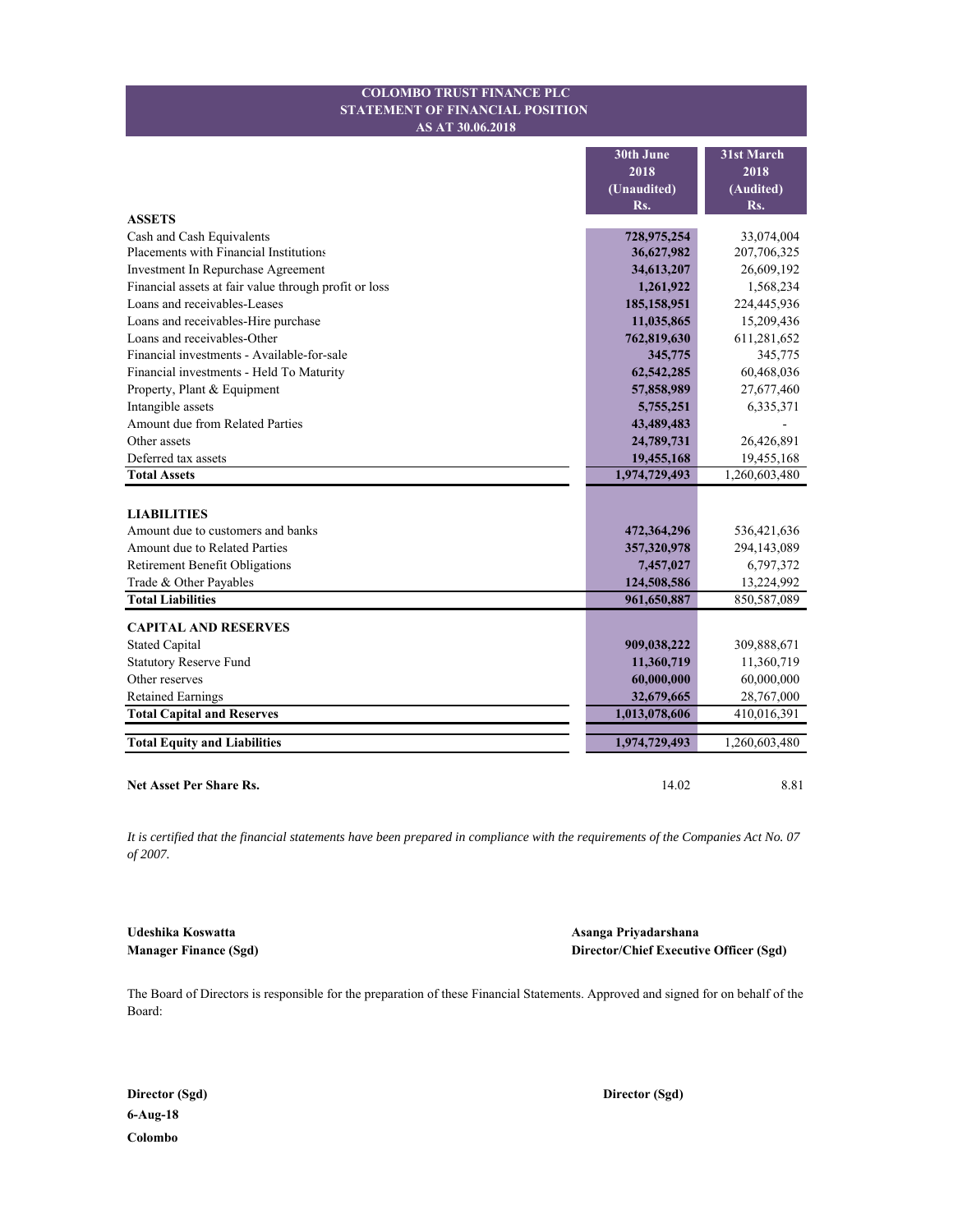# **COLOMBO TRUST FINANCE PLC STATEMENT OF CHANGES IN EQUITY For the Period ended 30.06.2018**

| For the three month ended (Unaudited)           | <b>Stated Capital</b> | <b>Retained</b><br>Earnings | <b>Statutory</b><br><b>Reserve Fund</b> | <b>Revaluation</b><br><b>Reserve</b> | General<br><b>Reserve</b> | <b>Total</b>  |
|-------------------------------------------------|-----------------------|-----------------------------|-----------------------------------------|--------------------------------------|---------------------------|---------------|
|                                                 | Rs.                   | Rs.                         | Rs.                                     | Rs.                                  | Rs.                       | Rs.           |
|                                                 |                       |                             |                                         |                                      |                           |               |
| Balance as at 01st April 2018 (Opening balance) | 309,888,671           | 28,767,000                  | 11,360,719                              | ۰                                    | 60,000,000                | 410,016,390   |
| Right Issue During the Period                   | 599,149,551           |                             |                                         | $\overline{\phantom{a}}$             |                           | 599,149,551   |
| Profit for the Period                           |                       | 3,912,665                   |                                         | $\overline{\phantom{a}}$             |                           | 3,912,665     |
| Balance as at 30th June 2018 (Closing balance)  | 909,038,222           | 32,679,665                  | 11,360,719                              | -                                    | 60,000,000                | 1,013,078,606 |
| Balance as at 01st April 2017 (Opening balance) | 309,888,671           | 51,749,099                  | 11,360,719                              | 14,187,500                           | 60,000,000                | 447,185,989   |
| Profit for the Period                           |                       | 2,201,098                   |                                         |                                      |                           | 2,201,098     |
| Balance as at 30th June 2017 (Closing balance)  | 309,888,671           | 53,950,197                  | 11,360,719                              | 14,187,500                           | 60,000,000                | 449,387,087   |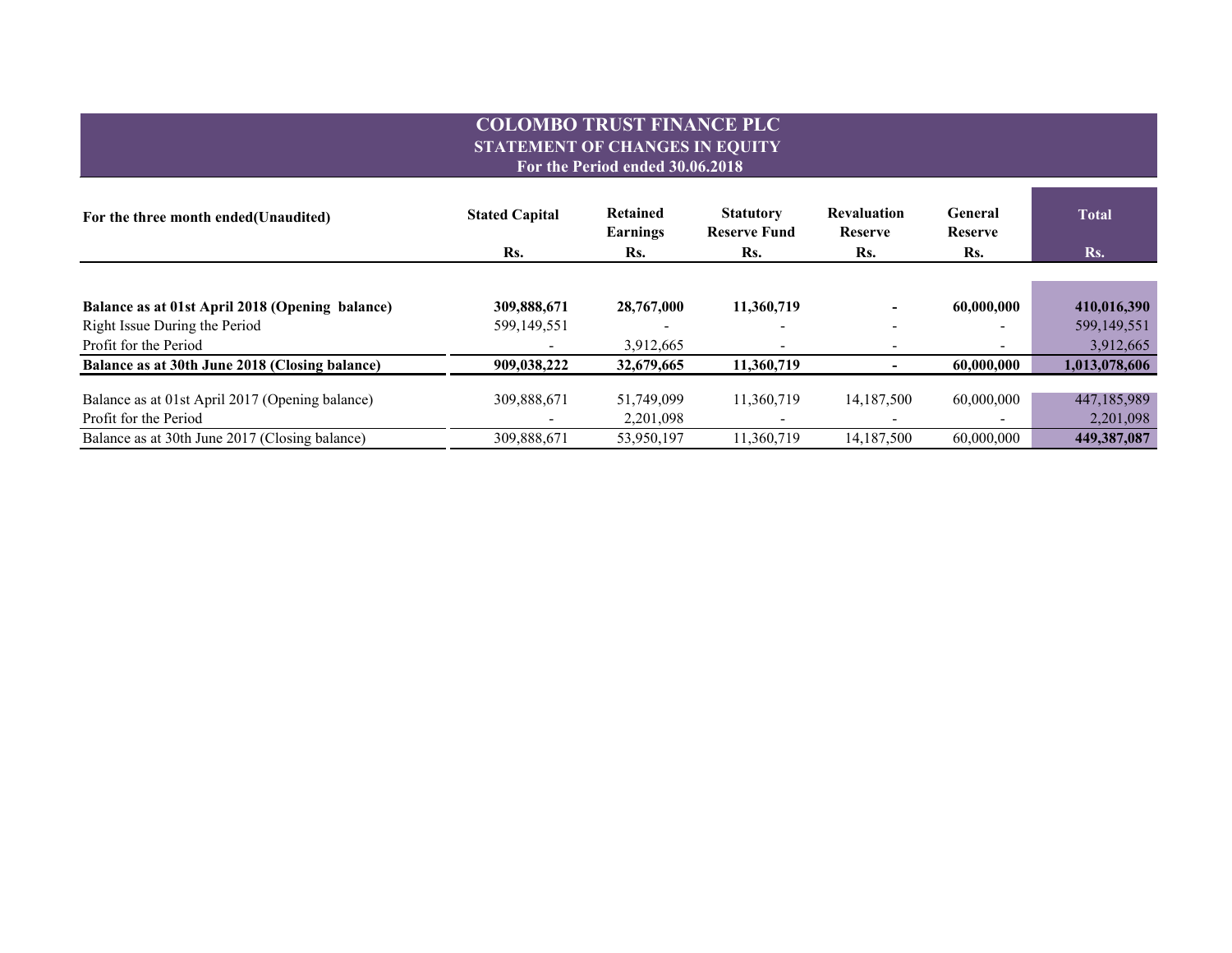### **COLOMBO TRUST FINANCE PLC STATEMENT OF CASH FLOWS For the Period Ended 30.06.2018**

÷.

r.

|                                                                                 | 30th June                  | 30th June          |
|---------------------------------------------------------------------------------|----------------------------|--------------------|
|                                                                                 | 2018                       | 2017               |
| For the three month period Ended                                                | Rs.<br>(Unaudited)         | Rs.<br>(Unaudited) |
| <b>Cash Flow From Operating Activities</b>                                      |                            |                    |
| Profit Before Income Tax                                                        | 5,434,257                  | 4,003,859          |
| <b>Adjustment For,</b>                                                          |                            |                    |
| Depreciation and amortization                                                   | 1,278,017                  | 1,446,867          |
| Decrease/(Increase) in value of trading stock                                   |                            | (378, 944)         |
| Provision for retirement benefits obligation                                    | 323,295                    | 267,186            |
| Net gain/(loss) from financial instruments at fair value through profit or loss | 306,312                    | (272, 393)         |
| Impairment on loans and advances                                                | 11,266,506                 | 217,869            |
| <b>Operating Profit Before Working Capital Changes</b>                          | 18,608,387                 | 5,284,444          |
| (Increase) in loans and advances                                                | (119, 343, 929)            | (798, 491)         |
| (Increase) in other assets                                                      | (41, 852, 323)             | (180, 515)         |
| (Decrease) / Increase in deposits from customers                                | (879, 451)                 | 23,493,674         |
| Increase in trade and other payables                                            | 110,098,362                | 7,455,140          |
| Cash (used in) /Generated from Operations                                       | (33,368,953)               | 35,254,251         |
| Payment of retirement gratuity                                                  |                            |                    |
| Income Tax Paid                                                                 |                            |                    |
| <b>Net Cash Flows from Operating Activities</b>                                 | (33,368,953)               | 35,254,251         |
| <b>Cash Flows from Investing Activities</b>                                     |                            |                    |
| Proceeds from sale of assets held for sale                                      |                            | 153,852            |
| Acquisition of property plant & equipment                                       | (30,879,426)               | (224, 222)         |
| Net (Investment) in treasury bills                                              | (2,074,249)                | (13,919,553)       |
| Net cash flow from securities purchased under repurchased agreement             | (8,004,015)                | 17,594,653         |
| Placements with financial Institutions                                          | 171,078,343                |                    |
| <b>Net Cash Flows from Investing Activities</b>                                 | 130,120,653                | 3,604,730          |
|                                                                                 |                            |                    |
| <b>Cash Flows from Financing Activities</b><br>Cash received on right issue     |                            |                    |
| <b>Net Cash Flows from Financing Activities</b>                                 | 599,149,551<br>599,149,551 |                    |
|                                                                                 |                            |                    |
| <b>Net Increase in Cash and Cash Equivalents</b>                                | 695,901,250                | 38,858,980         |
| Cash and Cash Equivalents at the Beginning of the Year                          | 33,074,004                 | 16,557,401         |
| Bank Overdraft at the Beginning of the Year                                     |                            | (254, 143, 054)    |
| Cash and cash equivalents at the end of the period                              | 728,975,254                | (198, 726, 673)    |
| Analysis of cash and cash equivalents at the end of the Period                  |                            |                    |
| Cash and bank balances                                                          | 728,975,254                | 16,557,401         |
| Bank Overdraft                                                                  |                            | (254, 143, 054)    |
|                                                                                 | 728,975,254                | (237, 585, 653)    |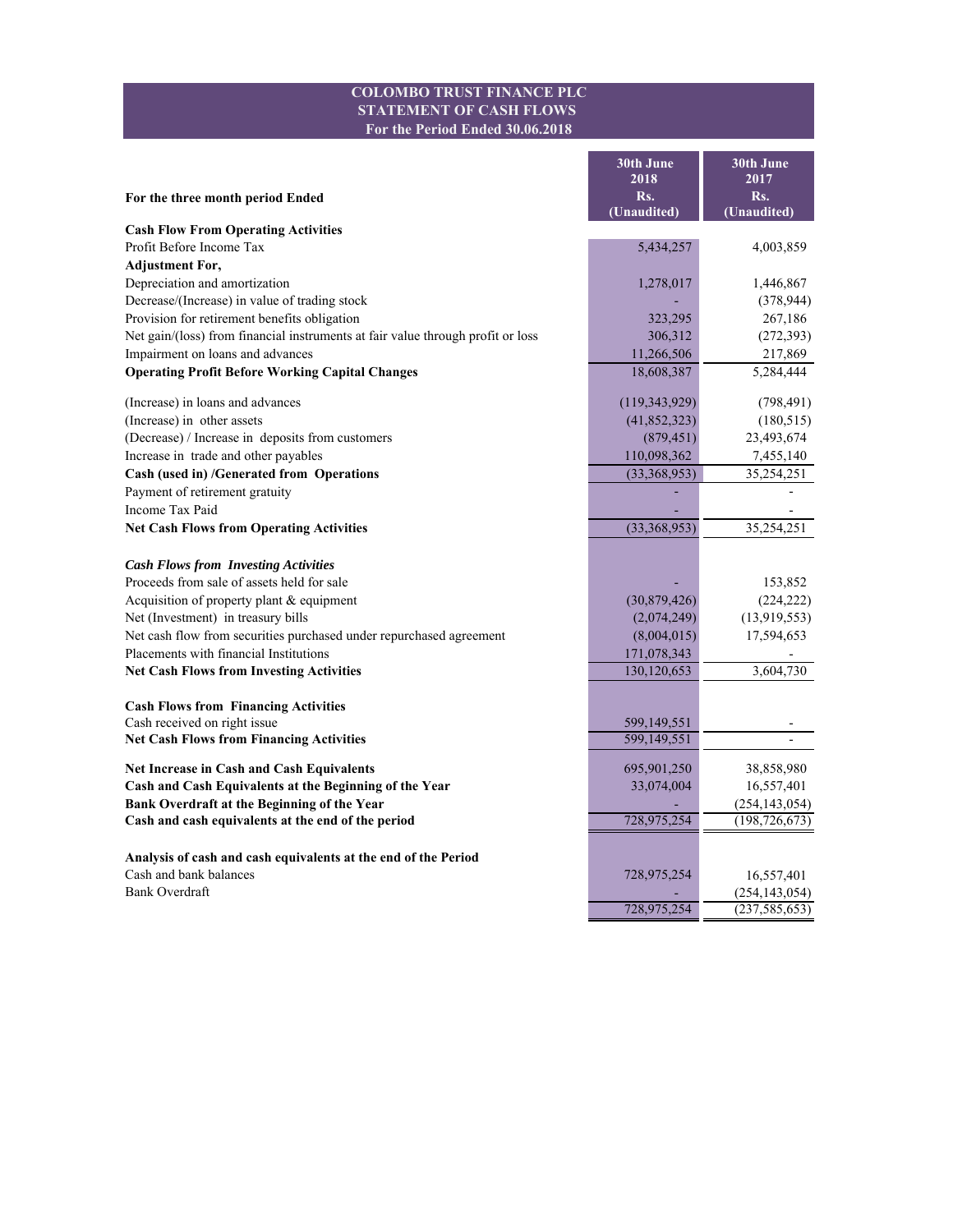# **COLOMBO TRUST FINANCE PLC FINANCIAL REPORTING BY SEGMENT For the Period ended 30.06.2018**

#### **FINANCIAL REPORTING BY SEGMENT**

| 2017<br>2017<br>2018<br>2018<br>2018<br>2017<br>2018<br>2017<br>2018<br>2017<br>2018<br>2017<br>2018<br>2017<br>Net interest income<br>10,794,623<br>5,006,071<br>4,106,262<br>7,617,183<br>(95, 742)<br>2,452,175<br>3,190,780<br>7,217,043<br>7,876,720<br>23,663,260<br>2,011,060<br>$\overline{\phantom{a}}$<br>Net Fees and commission income<br>125,120<br>457,472<br>37,099,383<br>34,303<br>91,503<br>37,133,686<br>$\overline{\phantom{a}}$<br>Other income<br>360.318<br>300,800<br>1,251,702<br>789.505<br>1,310,362<br>(306, 312)<br>282,401<br>107,391<br>600,803<br>Operating income by segment<br>186,659<br>2,452,175<br>3,190,780<br>10,794,623<br>4,895,767<br>9,052,665<br>1,704,748<br>7,324,434<br>45,336,421<br>5,463,543<br>335,103<br>692,306<br>62,048,648<br><b>Total Operating income</b><br>692,306<br>4,895,767<br>9,052,665<br>1,704,748<br>186,659<br>2,452,175<br>3,190,780<br>7,324,434<br>10,794,623<br>45,336,421<br>5,463,543<br>335,103<br>62,048,648 | 26,512,916<br>674,095<br>2,193,566<br>29,380,577<br>29,380,577 |
|--------------------------------------------------------------------------------------------------------------------------------------------------------------------------------------------------------------------------------------------------------------------------------------------------------------------------------------------------------------------------------------------------------------------------------------------------------------------------------------------------------------------------------------------------------------------------------------------------------------------------------------------------------------------------------------------------------------------------------------------------------------------------------------------------------------------------------------------------------------------------------------------------------------------------------------------------------------------------------------------|----------------------------------------------------------------|
|                                                                                                                                                                                                                                                                                                                                                                                                                                                                                                                                                                                                                                                                                                                                                                                                                                                                                                                                                                                            |                                                                |
|                                                                                                                                                                                                                                                                                                                                                                                                                                                                                                                                                                                                                                                                                                                                                                                                                                                                                                                                                                                            |                                                                |
|                                                                                                                                                                                                                                                                                                                                                                                                                                                                                                                                                                                                                                                                                                                                                                                                                                                                                                                                                                                            |                                                                |
|                                                                                                                                                                                                                                                                                                                                                                                                                                                                                                                                                                                                                                                                                                                                                                                                                                                                                                                                                                                            |                                                                |
|                                                                                                                                                                                                                                                                                                                                                                                                                                                                                                                                                                                                                                                                                                                                                                                                                                                                                                                                                                                            |                                                                |
|                                                                                                                                                                                                                                                                                                                                                                                                                                                                                                                                                                                                                                                                                                                                                                                                                                                                                                                                                                                            |                                                                |
| impairment loss expenses<br>384,277<br>16,471<br>(3,678,159)<br>(2,367)<br>(979, 633)<br>(582, 314)<br>(6,625,186)<br>(17, 465)<br>(11, 266, 507)<br>$\overline{\phantom{a}}$                                                                                                                                                                                                                                                                                                                                                                                                                                                                                                                                                                                                                                                                                                                                                                                                              | (217, 869)                                                     |
| Net operating income<br>1,217,608<br>1,704,748<br>186,659<br>3,188,413<br>6,344,802<br>10,212,309<br>5,446,078<br>335,103<br>692,306<br>50,782,141<br>9,436,942<br>2,468,646<br>38,711,234                                                                                                                                                                                                                                                                                                                                                                                                                                                                                                                                                                                                                                                                                                                                                                                                 | 29,162,708                                                     |
| Operating expenses<br>(8,981,709)<br>(2,127,153)<br>(9,370,094)<br>(6,274,005)<br>(12, 487, 803)<br>(1,312,379)<br>(5,781,889)<br>(2,403,879)<br>(557,365)<br>(4,416,095)<br>(2,709,017)                                                                                                                                                                                                                                                                                                                                                                                                                                                                                                                                                                                                                                                                                                                                                                                                   | (8,883,537)                                                    |
| Depreciation & amortization<br>(1,972,065)<br>(527, 807)<br>(1,377,550)<br>(1,278,017)<br>(134, 311)<br>(591, 726)<br>(57, 041)<br>(969, 618)<br>(217,695)<br>(2,057,341)<br>(277, 244)<br>$\overline{\phantom{a}}$<br>$\tilde{\phantom{a}}$                                                                                                                                                                                                                                                                                                                                                                                                                                                                                                                                                                                                                                                                                                                                               | (1,446,867)                                                    |
| <b>Segment result</b><br>692,306<br>(229, 082)<br>(1,516,833)<br>(4,668,867)<br>(2,745,027)<br>1,854,240<br>(2,197,300)<br>3,999,954<br>(1,215,125)<br>35,724,974<br>(2,205,477)<br>335,103<br>37,016,321                                                                                                                                                                                                                                                                                                                                                                                                                                                                                                                                                                                                                                                                                                                                                                                  | 18,832,304                                                     |
| Personnel expenses<br>(29,580,574)                                                                                                                                                                                                                                                                                                                                                                                                                                                                                                                                                                                                                                                                                                                                                                                                                                                                                                                                                         | (12, 574, 830)                                                 |
| Profit from operations<br>7,435,749                                                                                                                                                                                                                                                                                                                                                                                                                                                                                                                                                                                                                                                                                                                                                                                                                                                                                                                                                        | 6,257,473                                                      |
| VAT on Financial services<br>(2,001,492)                                                                                                                                                                                                                                                                                                                                                                                                                                                                                                                                                                                                                                                                                                                                                                                                                                                                                                                                                   | (2,253,615)                                                    |
| Income tax (expense)<br>(1,521,592)                                                                                                                                                                                                                                                                                                                                                                                                                                                                                                                                                                                                                                                                                                                                                                                                                                                                                                                                                        | (1,802,761)                                                    |
| Net profit for the period<br>3,912,664                                                                                                                                                                                                                                                                                                                                                                                                                                                                                                                                                                                                                                                                                                                                                                                                                                                                                                                                                     | 2,201,099                                                      |
| <b>Other information</b>                                                                                                                                                                                                                                                                                                                                                                                                                                                                                                                                                                                                                                                                                                                                                                                                                                                                                                                                                                   |                                                                |
| Segment assets<br>317,999,759<br>107,859,138<br>1,974,729,494<br>196.194.817<br>340,286,276<br>864, 366, 425<br>73,356,738<br>83,323,547<br>164,584,717<br>380,100,059<br>404.985.808.03<br>301,501,091<br>45,376,936                                                                                                                                                                                                                                                                                                                                                                                                                                                                                                                                                                                                                                                                                                                                                                      | 1,305,205,817                                                  |
| Total assets<br>196,194,817<br>340,286,276<br>864,366,425<br>73,356,738<br>83,323,547<br>164,584,717<br>317,999,759<br>380,100,059<br>404,985,808<br>301,501,091<br>107,859,138<br>45,376,936<br>1,974,729,494                                                                                                                                                                                                                                                                                                                                                                                                                                                                                                                                                                                                                                                                                                                                                                             | 1,305,205,817                                                  |
| Segment liabilities<br>258,207,090<br>101,062,679<br>231,161,05<br>445,247,168<br>49,832,221<br>42,921,118<br>111,804,616<br>163,806,099<br>208,613,823<br>204,813,753<br>961,650,887                                                                                                                                                                                                                                                                                                                                                                                                                                                                                                                                                                                                                                                                                                                                                                                                      | 855, 818, 730                                                  |
| <b>Total liabilities</b><br>49,832,221<br>258,207,090<br>101,062,679<br>231,161,051<br>445,247,168<br>42.921.118<br>111,804,616<br>163,806,099<br>208,613,823<br>204,813,753<br>961,650,887<br>855, 818, 730                                                                                                                                                                                                                                                                                                                                                                                                                                                                                                                                                                                                                                                                                                                                                                               |                                                                |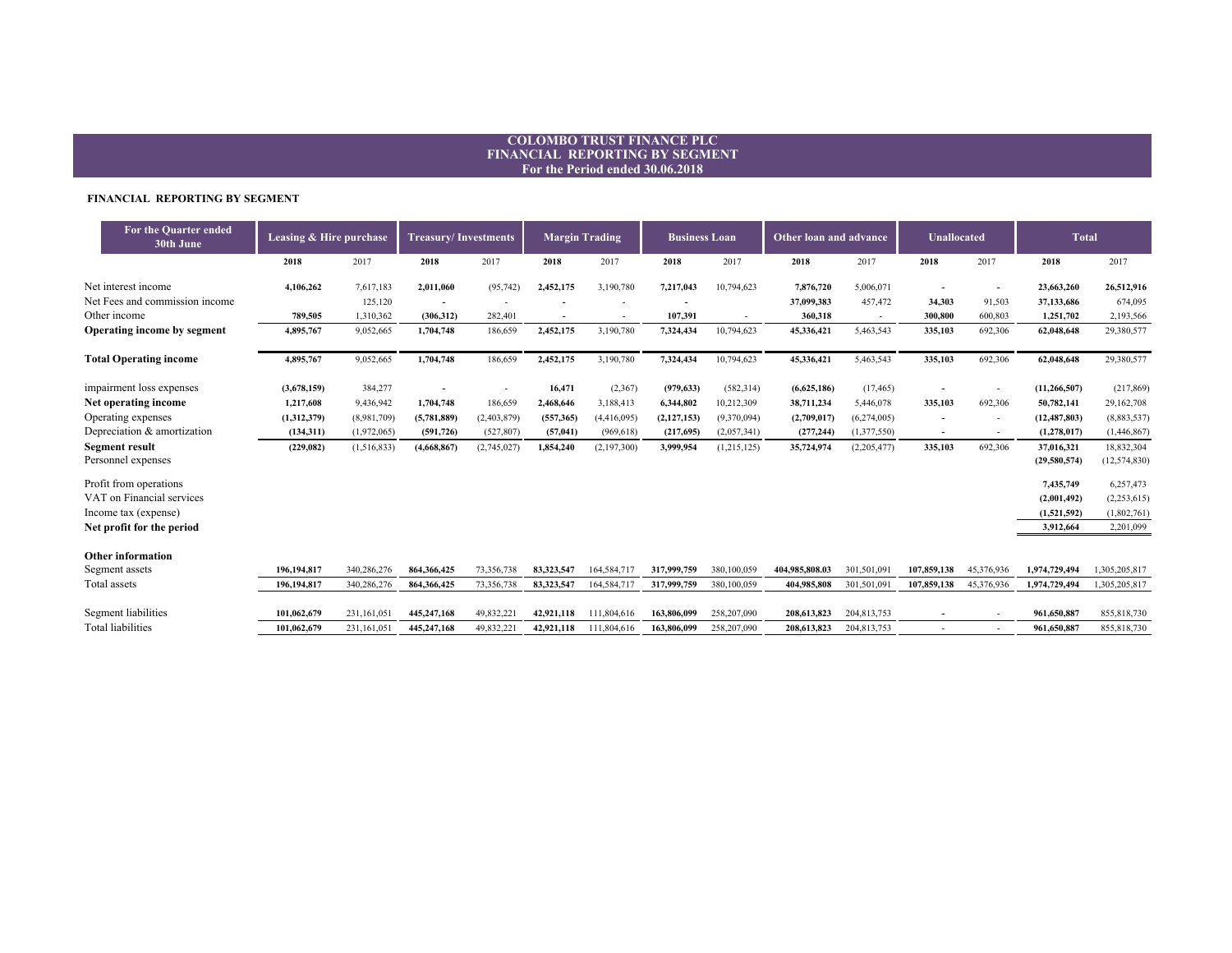# *COLOMBO TRUST FINANCE PLC Notes to the financial statements*

# INFORMATION ON ORDINARY SHARES OF THE COMPANY

### **Market Price Per Share**

Market Prices per ordinary share for the quarter ended 29th June 2018 were as follows;

|                      | Rs.   |
|----------------------|-------|
| <b>Highest Price</b> | 78.70 |
| Lowest Price         | 28.60 |
| Last Traded Price    | 39.90 |

# SHAREHOLDERS' INFORMATION

# **Twenty Largest Shareholders as at 29.06.2018**

|                |                                                                     | <b>No of Shares</b> | $%$ of<br>Holding |
|----------------|---------------------------------------------------------------------|---------------------|-------------------|
| $\mathbf{1}$   | Dialog Axiata PLC                                                   | 45,993,629          | 98.87%            |
| $\overline{2}$ | Bansei Securities Capital (Pvt) Ltd/R.C.J Goonewardene              | 32,260              | 0.07%             |
| $\overline{3}$ | Mr.L.C.Y Welikala                                                   | 22,600              | 0.05%             |
| 4              | Mr.P.S.M Fernando                                                   | 18,028              | 0.04%             |
| 4              | Mr. S L Paranamanage                                                | 13,700              | 0.03%             |
| 6              | Mrs.A.A.Raaymakers                                                  | 12,660              | 0.03%             |
| 7              | Mr. K Nandasiri/T.B Ratna Sujeewa Tennakoon Banda                   | 12,000              | 0.03%             |
| 8              | Mr.R.L.G Fernando                                                   | 12,000              | 0.03%             |
| 8              | Mr. O W D Yasapala                                                  | 11,000              | 0.02%             |
| 10             | Mr.Rambukwella                                                      | 10,400              | 0.02%             |
| 11             | Mr.H.V.S.M Navaratne                                                | 10,000              | 0.02%             |
| 11             | Mr. B C N Mendis                                                    | 10,000              | 0.02%             |
| 11             | Mr. B C V Mendis                                                    | 10,000              | 0.02%             |
| 11             | Mr. T Nagarajan                                                     | 10,000              | 0.02%             |
| 15             | Mr. T.D Mahaliyana                                                  | 9,940               | 0.02%             |
| 16             | Bansei Securities Capital (Pvt) Ltd/Dawi Investment Trust (Pvt) Ltd | 8,797               | 0.02%             |
| 17             | Mr. N S Wijesekara                                                  | 7,479               | 0.02%             |
| 18             | Mr. Thiruthtanigainathan                                            | 7,000               | 0.02%             |
| 19             | Mr.M.M.C.A.P Wijesekara                                             | 6,600               | 0.01%             |
| 20             | Miss. K.R Perera                                                    | 6,537               | 0.01%             |
|                |                                                                     | 46,224,630          | 99.37%            |
|                | Others                                                              | 294,613             | 0.63%             |
|                | <b>Total</b>                                                        | 46,519,243          | 100.00%           |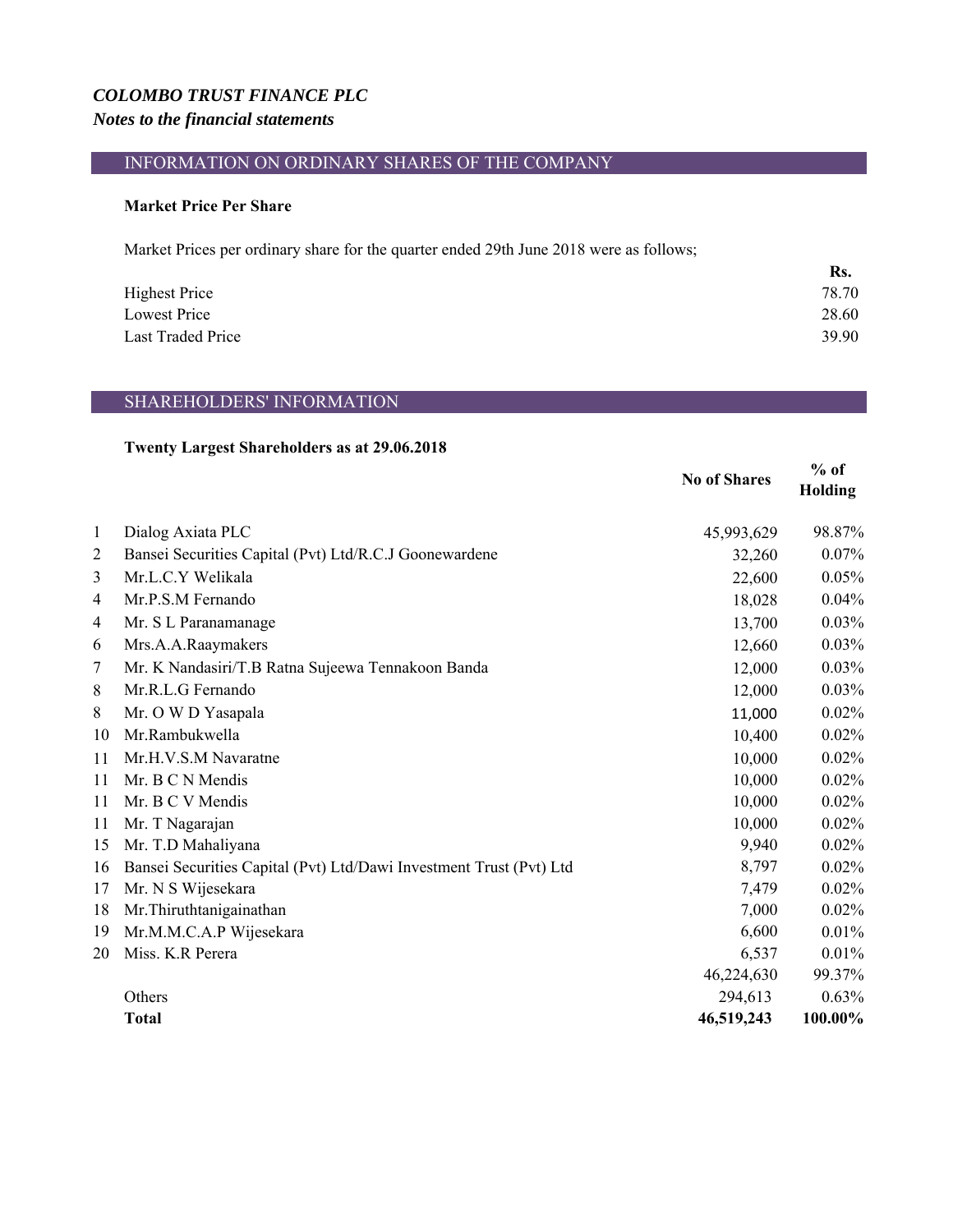### *COLOMBO TRUST FINANCE PLC Notes to the financial statements*

#### **Directors'/ CEO's Holding in Shares as at 29th June 2018**

Mr. S.S.H.Wijayasuriya **-**  Mr. W.V.S.D.Weerasinghe Mr. A.S.Abeykoon Mr. P.P Edirisinghe Mr. L. D. R. Hettiaratchi **-**  Mr. M.K.A.Priyadarshana

Public shareholding percentage was 1.13% and number of shareholders representing the public holding was 917 as at 29th June 2018

#### EXPLANATORY NOTES

**1** Events after the reporting period

No material events occurred after the balance sheet date that require adjustments to or disclosure in, the Financial Statements.

- **2** The Company issued during the period 25,714,573 ordinary shares by way of a Rights Issue in the proportion of three hundred and nine (309) Ordinary Shares for five hundred and fifty nine (559) Ordinary shares held in the capital of the Company and allotment of shares was finalized on 06th July 2018 . The company raised Rs. 599,149,550.90/- from the Rights Issue and increased the Stated Capital of the company from Rs.309,888,671/- representing 46,519,243 shares to Rs.909,038,221.90/- representing 72,233,816 shares.
- **3** There were no material contingent liabilities as at the reporting date which require adjustments to/or disclosures in the Financial Statements.
- **4** These Interim Financial Statements of the Company have been prepared based on the Sri Lanka Accounting Standards that came into effect from 01st April 2012 (SLFRS/LKAS). There were no changes to the Accounting Policies since the publication of the Audited Financial Statements for the year ended 31st March 2018.
- **5** Further, these Interim Financial Statements have been prepared in compliance with the requirements of Sri Lanka Accounting Standard - LKAS 34 on 'Interim Financial Reporting.

#### **6 "SLFRS 9 - Financial Instruments**

The Sri Lanka Accounting Standard, SLFRS 9 - Financial Instruments, which replaces the existing guidance on LKAS 39 on "Financial Instruments: Recognition and Measurement" has become effective for annual reporting periods beginning on or after 01 January 2018.

Based on the "Statement of Alternative Treatment (SoAT) on the Figures in the Interim Financial Statements" issued by The Institute of Chartered Accountants of Sri Lanka entities are granted with the option to prepare Interim Financial Statements continuing the application of LKAS 39 with disclosures on impact to the Income Statement and Statement of Profit or Loss and Other Comprehensive Income for the period if SLFRS 9 has been applied.

Accordingly, as permitted by the above SoAT, the Company has prepared the Interim Financial Statements for the quarter ended 30 June 2018 based on LKAS 39.

Based on the assessments undertaken to date, the total estimated additional impairment provision on the financial statements for the period ended 30 June 2018 on adoption of SLFRS 9 is expected to be Rs 53.06 Mn."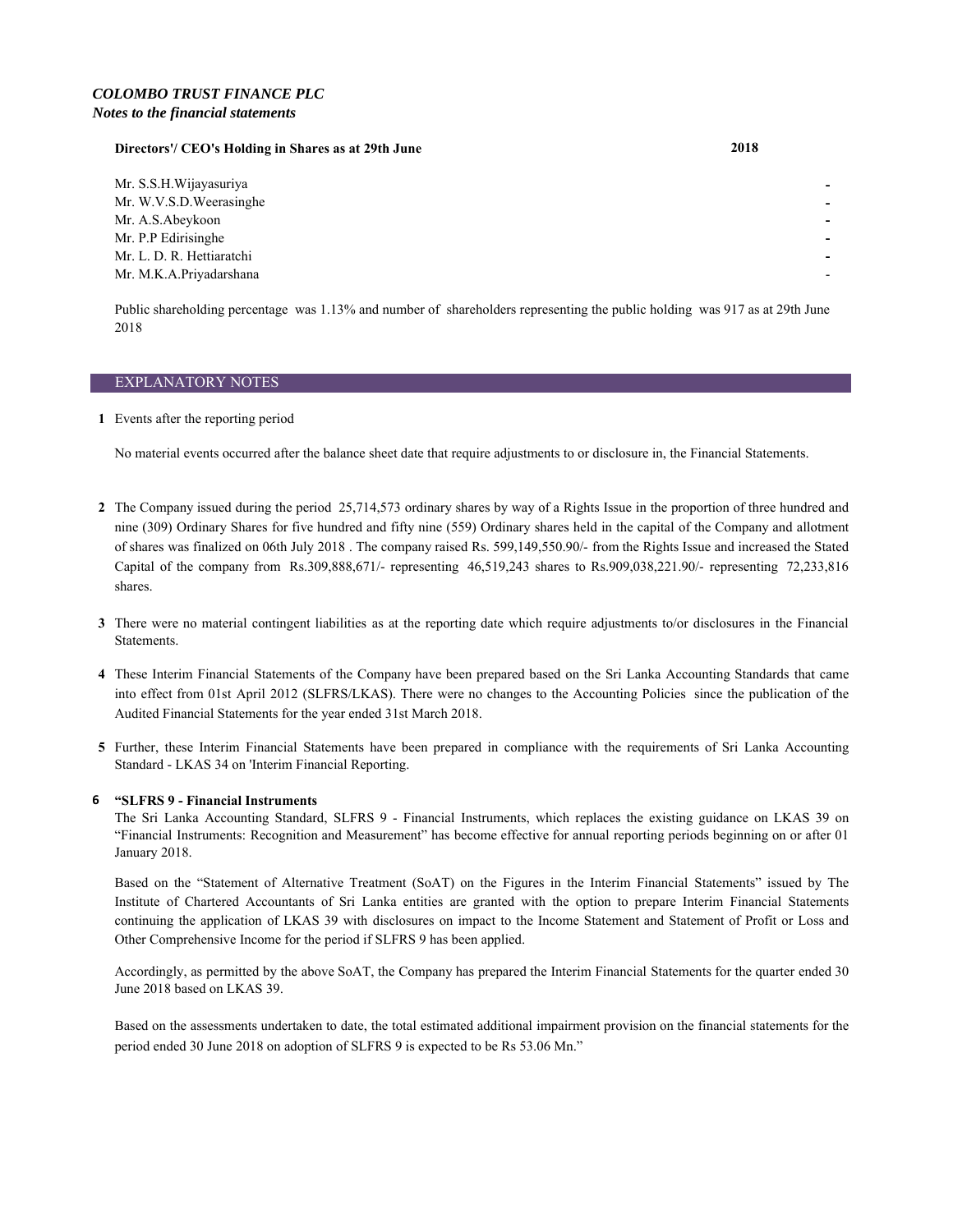### *COLOMBO TRUST FINANCE PLC*

*Notes to the financial statements*

#### *As at 30th June, 2018*

#### **7 Fair Value of Financial Instruments**

#### **7.1 Valuation models**

The determination of fair value for financial assets and financial liabilities for which there is no observable market price, requires the use of valuation techniques as described in Notes to the Financial Statements for financial instruments that trade infrequently and have little price transparency, fair value is less objective, and requires varying degrees of judgment depending on liquidity, concentration, uncertainty of market factors, pricing assumptions and other risks affecting the specific instrument.

#### **7.2 Valuation Framework**

The Company has an established control framework with respect to the measurement of fair values of investments. The investment committee has overall responsibility for independently verifying the results of trading and investment operations and all significant fair value measurements carried out by the treasury division, which include :

- \*Verification of observable pricing;
- \*Re-performance of model valuations;
- \*Quarterly calibration and back-testing of models against observed market transactions;
- \*Analysis and investigation of significant daily valuation movements; and
- \*Review of significant unobservable inputs, valuation adjustments and significant changes to the fair value measurement of Level 3 as explained below

When third party information, such as broker quotes or pricing services, is used to measure fair value, documents of evidence obtained from third parties to support the conclusion that such valuations meet the requirements of SLFRS/LKAS.

#### **Classification of financial assets and financial liabilities**

| As at 30th June 2018                                  | <b>Held</b> for<br>trading | <b>Held</b> to<br>maturity | Loans and<br>receivables | <b>Available</b><br>for sale | Other<br>amortized cost  | <b>Total</b>  |
|-------------------------------------------------------|----------------------------|----------------------------|--------------------------|------------------------------|--------------------------|---------------|
|                                                       | Rs.                        | Rs.                        | Rs.                      | Rs.                          | Rs.                      | Rs.           |
| <b>Financial assets</b>                               |                            |                            |                          |                              |                          |               |
| Cash and cash equivalents                             |                            |                            | 728,975,254              |                              |                          | 728,975,254   |
| Placements with Banks and Financial Institution       |                            | 36,627,982                 |                          | $\overline{\phantom{a}}$     | $\sim$                   | 36,627,982    |
| Securities purchased under repurchase agreements      |                            | ۰                          | 34,613,207               | $\overline{\phantom{a}}$     | $\overline{\phantom{a}}$ | 34,613,207    |
| Financial assets at fair value through profit or loss | 1,261,922                  | ۰                          |                          |                              |                          | 1,261,922     |
| Loans and advances                                    |                            | ۰                          | 959,014,446              |                              |                          | 959,014,446   |
| Financial investments available for sale              |                            |                            | $\overline{\phantom{a}}$ | 345,775                      |                          | 345,775       |
| Financial investments held to maturity                |                            | 62,542,285                 |                          |                              |                          | 62,542,285    |
| Amount due from Related Parties                       |                            |                            | 43,489,483               |                              |                          | 43,489,483    |
| <b>Total financial assets</b>                         | 1,261,922                  | 99,170,267                 | 1,766,092,391            | 345,775                      |                          | 1,866,870,354 |
| <b>Financial liabilities</b>                          |                            |                            |                          |                              |                          |               |
| Amount due to customers and banks                     |                            |                            |                          |                              | 472,364,296              | 472,364,296   |
| Amount due to Related Parties                         |                            |                            |                          |                              | 357,320,978              | 357,320,978   |
| Total financial liabilities                           |                            |                            |                          |                              | 829,685,274              | 829,685,274   |